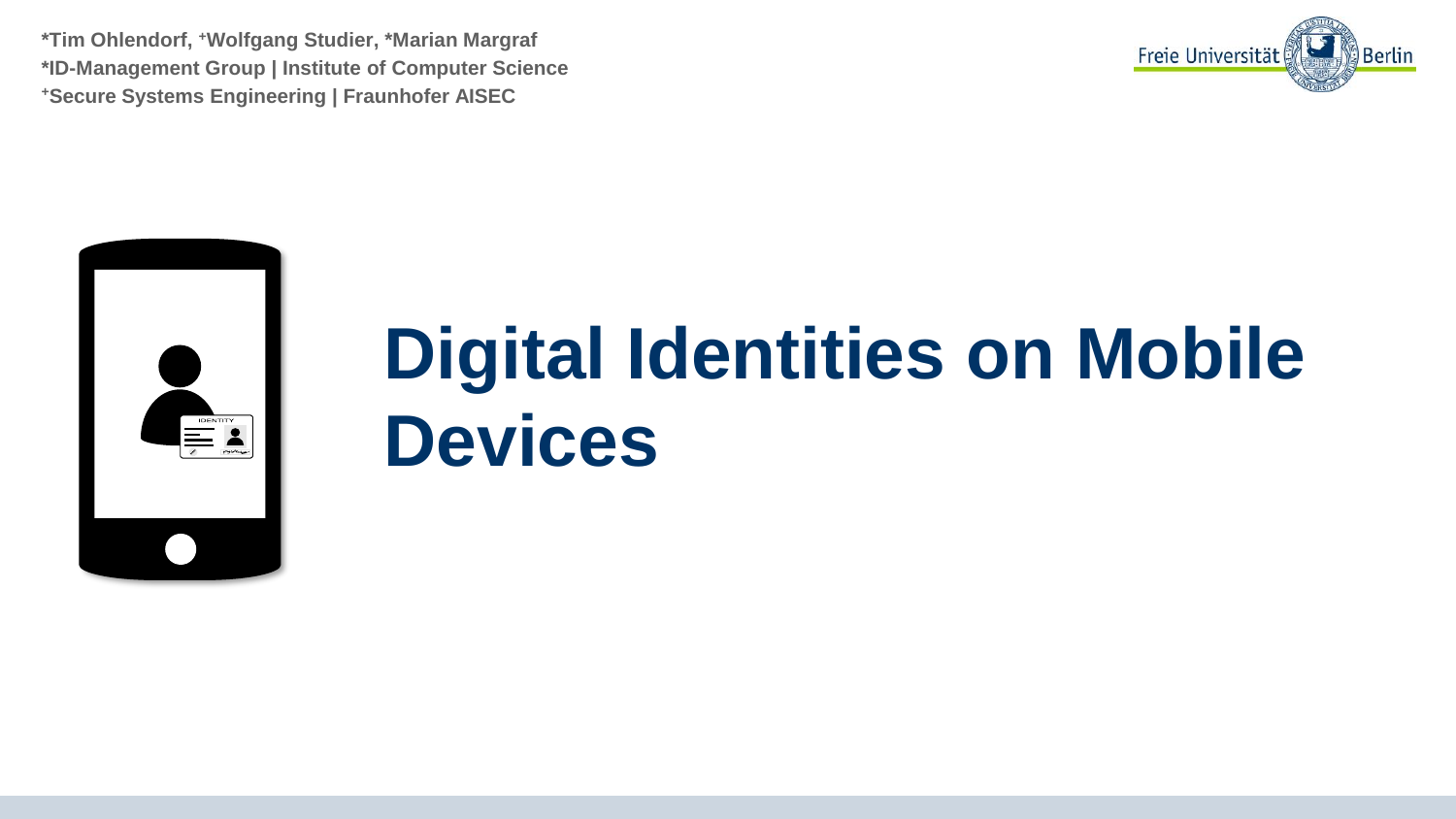



Digital Identities on Mobile Devices | T.Ohlendorf | DDS 2019 | 15 May 2019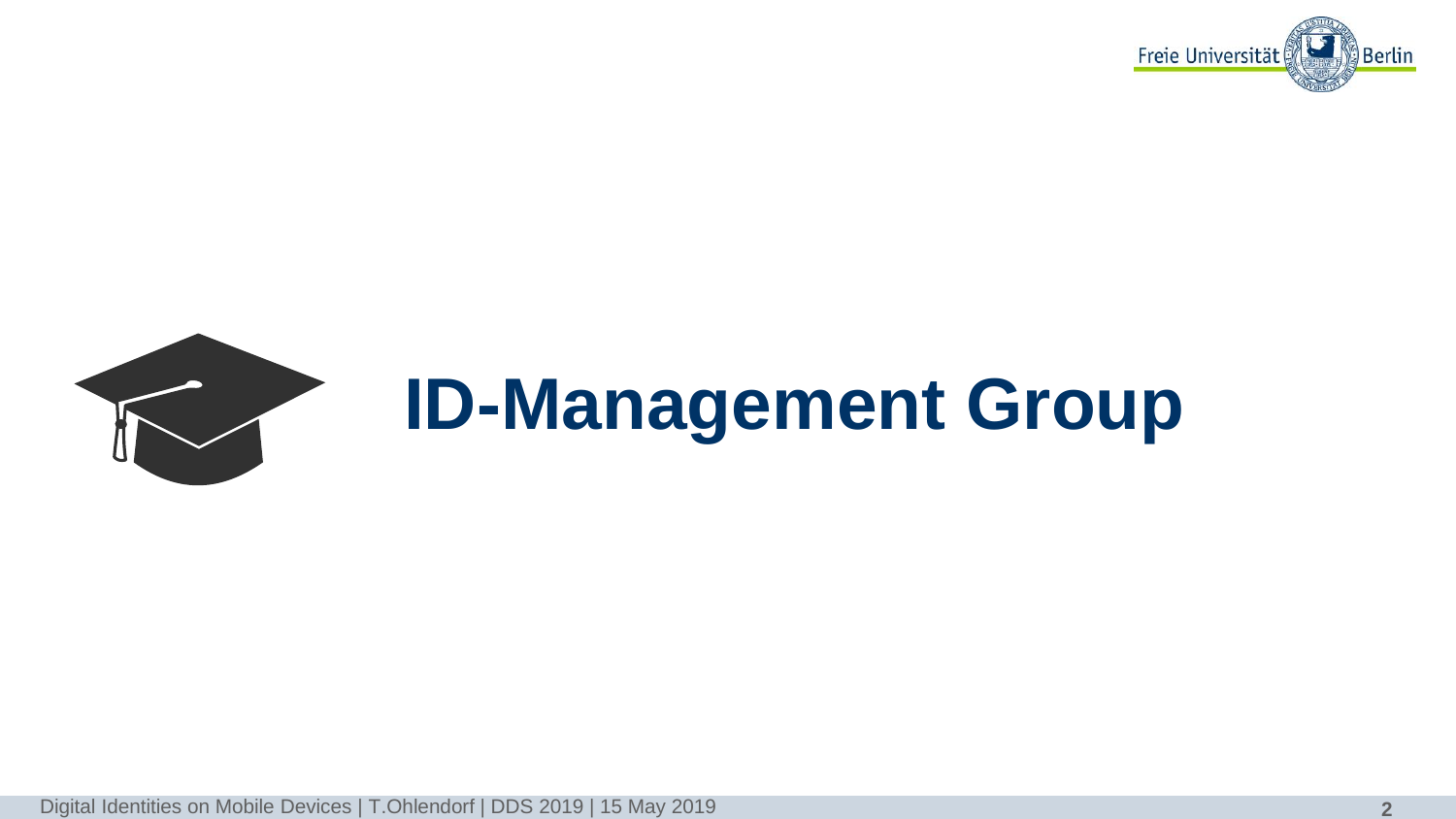

## **ID-Management Group**

- led by Prof. Dr. Marian Margraf
- Secure Software Engineering (Fraunhofer AISEC)
- close collaboration / joint projects
- staff: ~ 20 people (research assistants, PhD students, student assistants, management staff)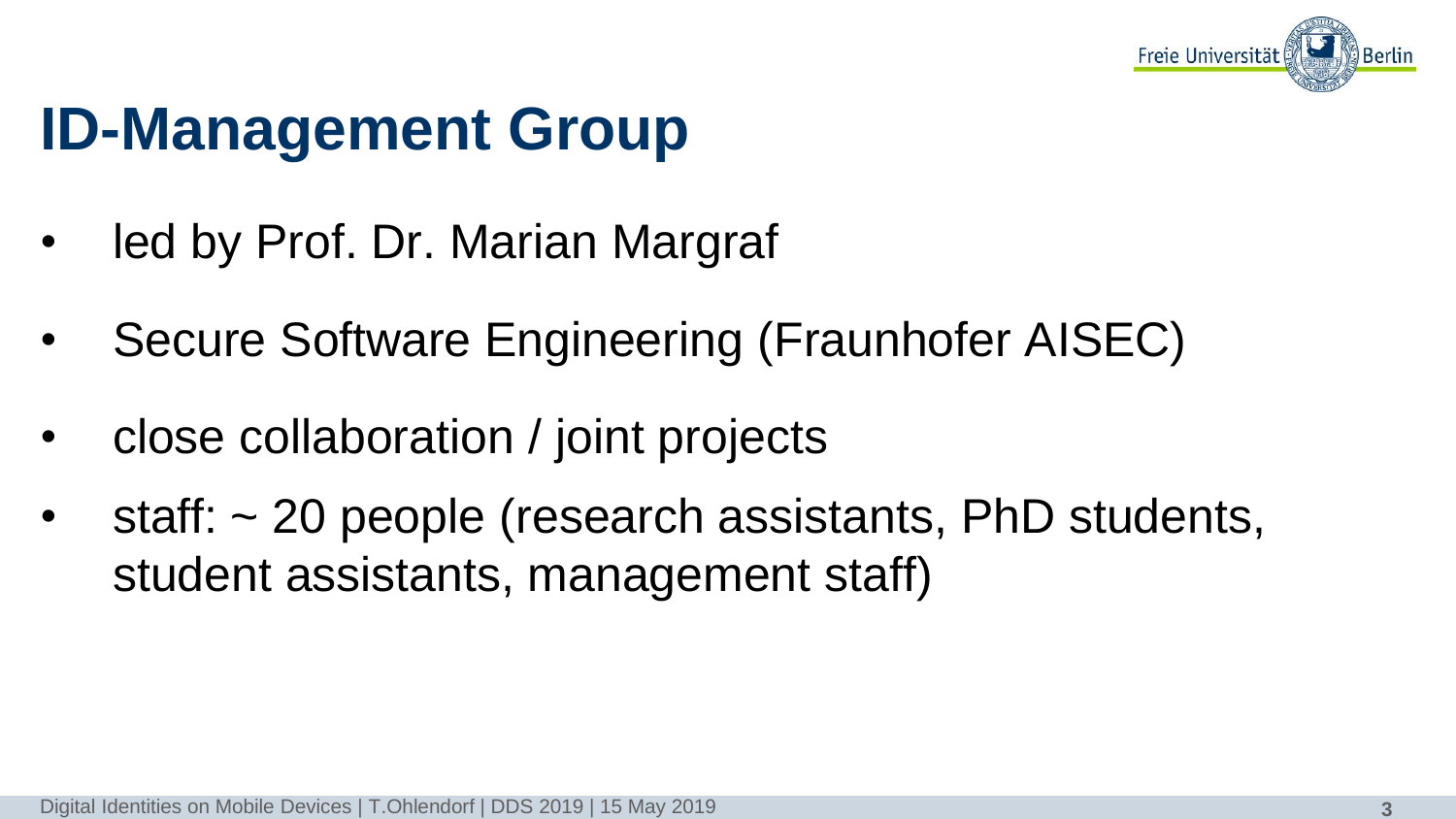

#### **Research Focus**

- Post-Quantum Crypto
- **Secure Coding**
- Information Security Management
- Usable Security / Privacy
- Identity Management
- **Cryptanalysis**
- Design of Cryptosystems
- Mobile Security
- Physical Unclonable Functions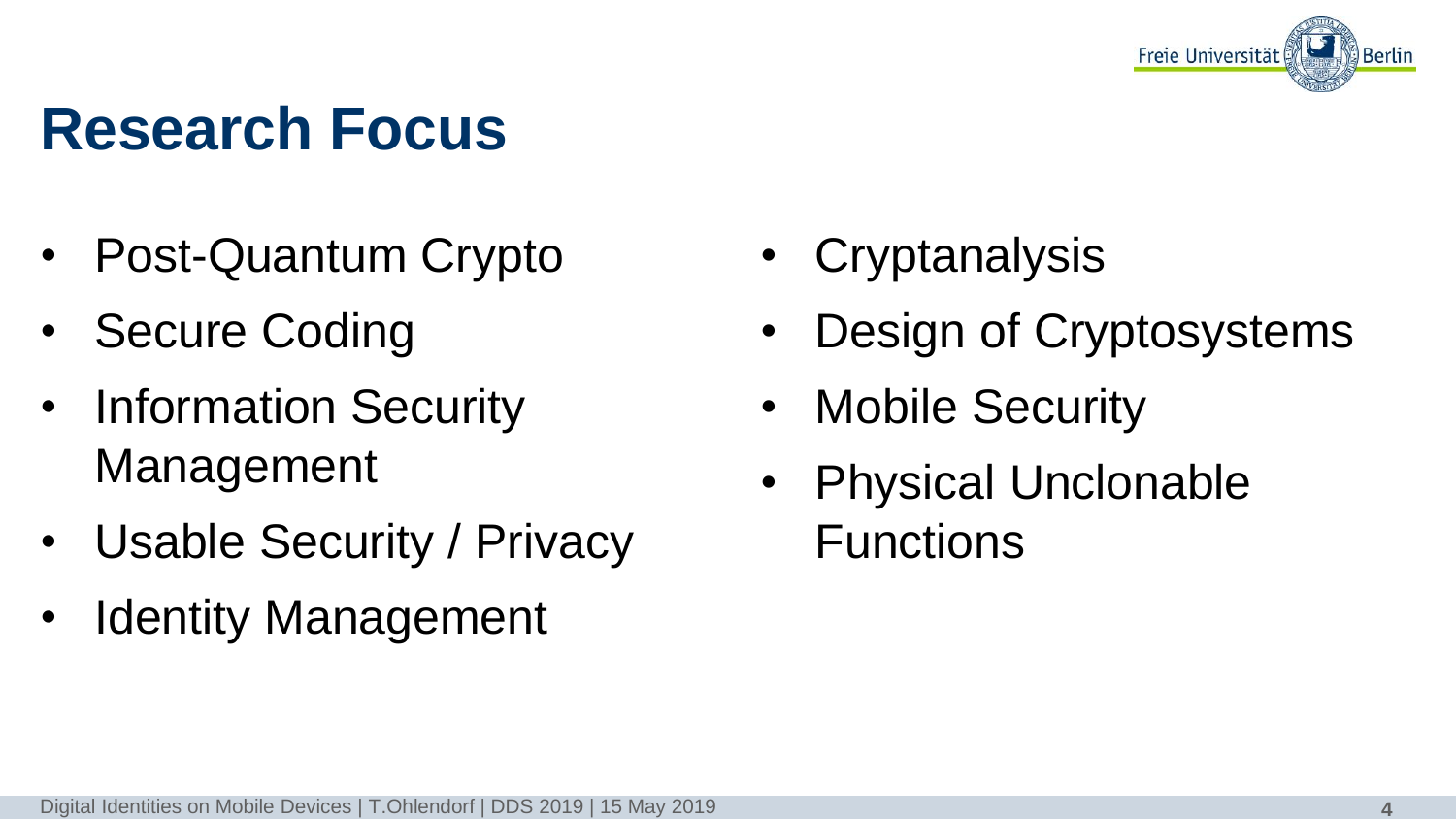

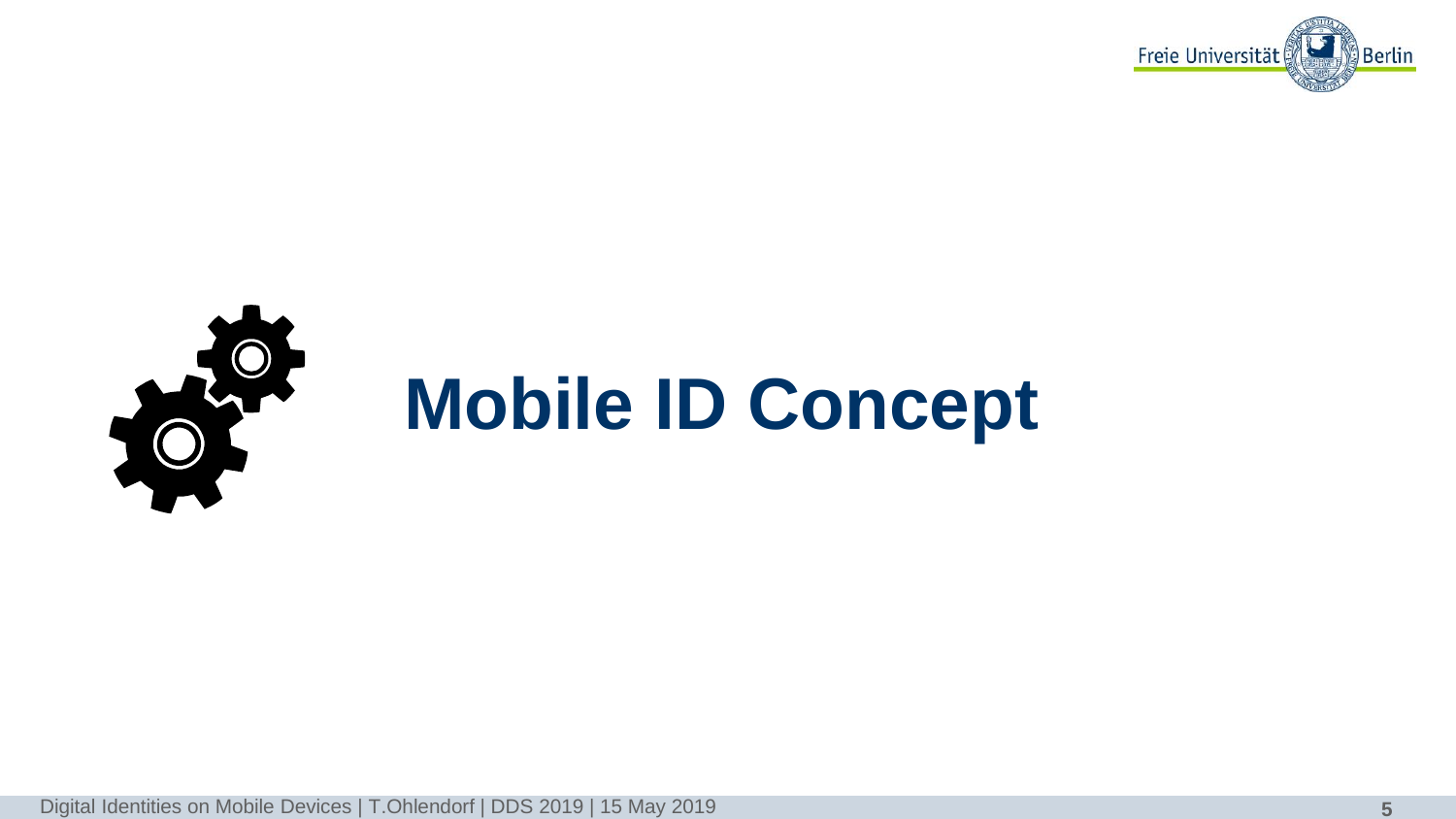

# **Digital Identity – Definition**

#### *"An eID is a sub-representation of a person's analog identity in the digital world."*

*"For their holders, the aim is to be able to prove in the digital world that they are who they claim to be."*

Digital Identities on Mobile Devices | T.Ohlendorf | DDS 2019 | 15 May 2019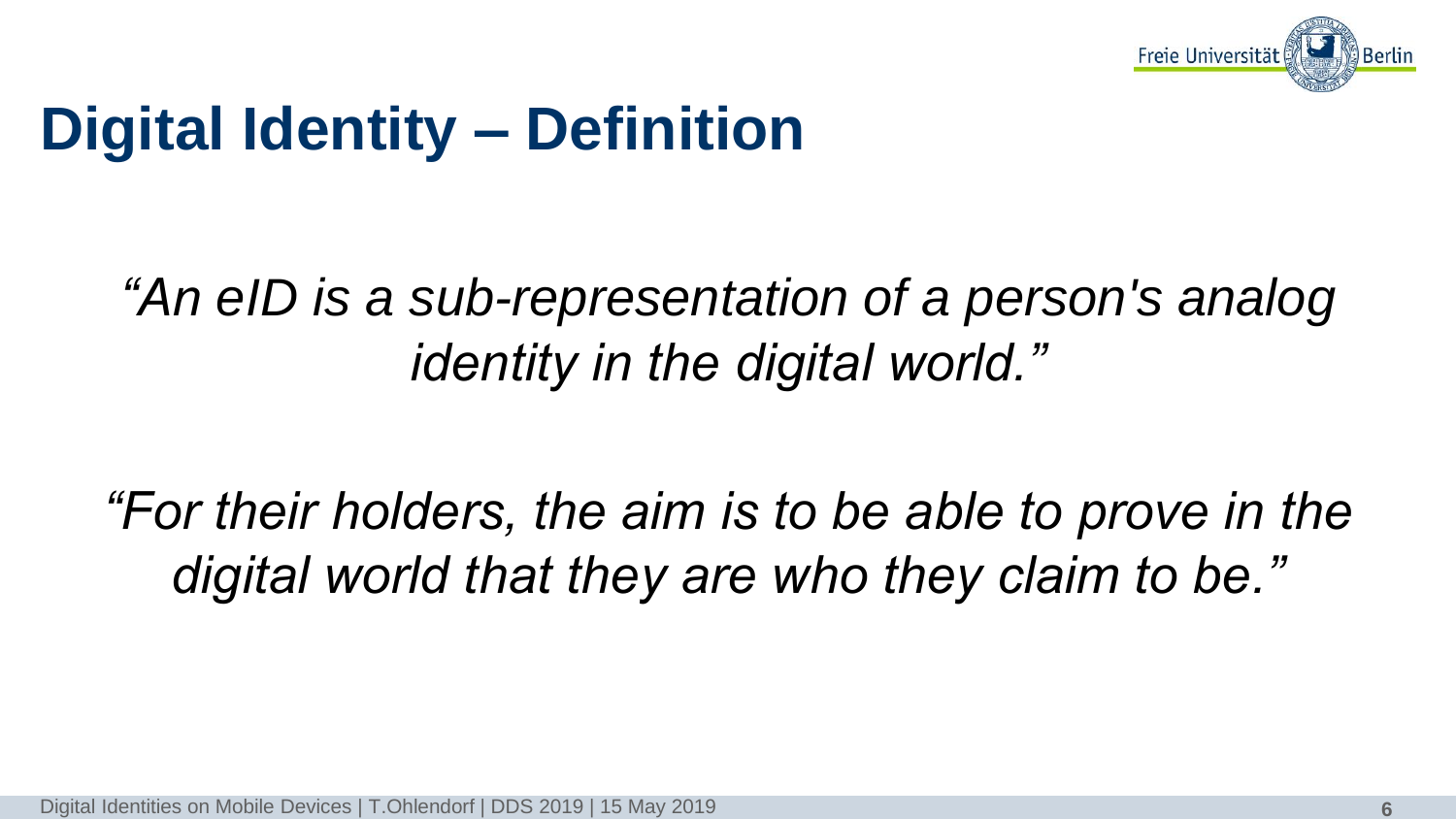

#### **Current Solutions & Problems**



**Mobile ID – OPTIMOS2**



**German eID My Identity App (MIA)** 



**various others…**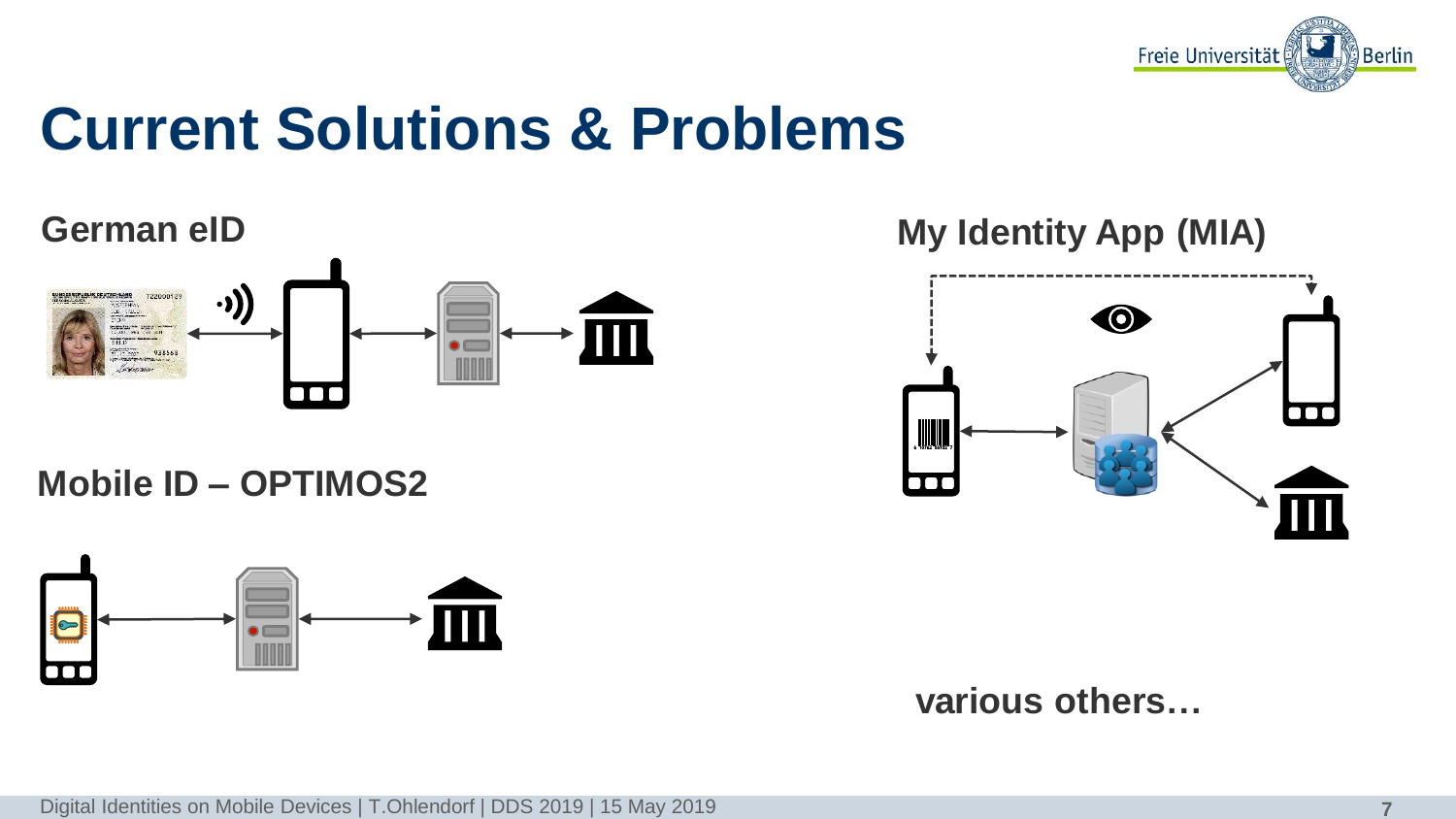

#### **Research Question**

*Is it possible to securely distribute, store and use a digital identity, also known as an electronic identity (eID), on a smartphone?*

- $\rightarrow$  only the platform's own security mechanisms may be used
- $\rightarrow$  focus lies on smartphone only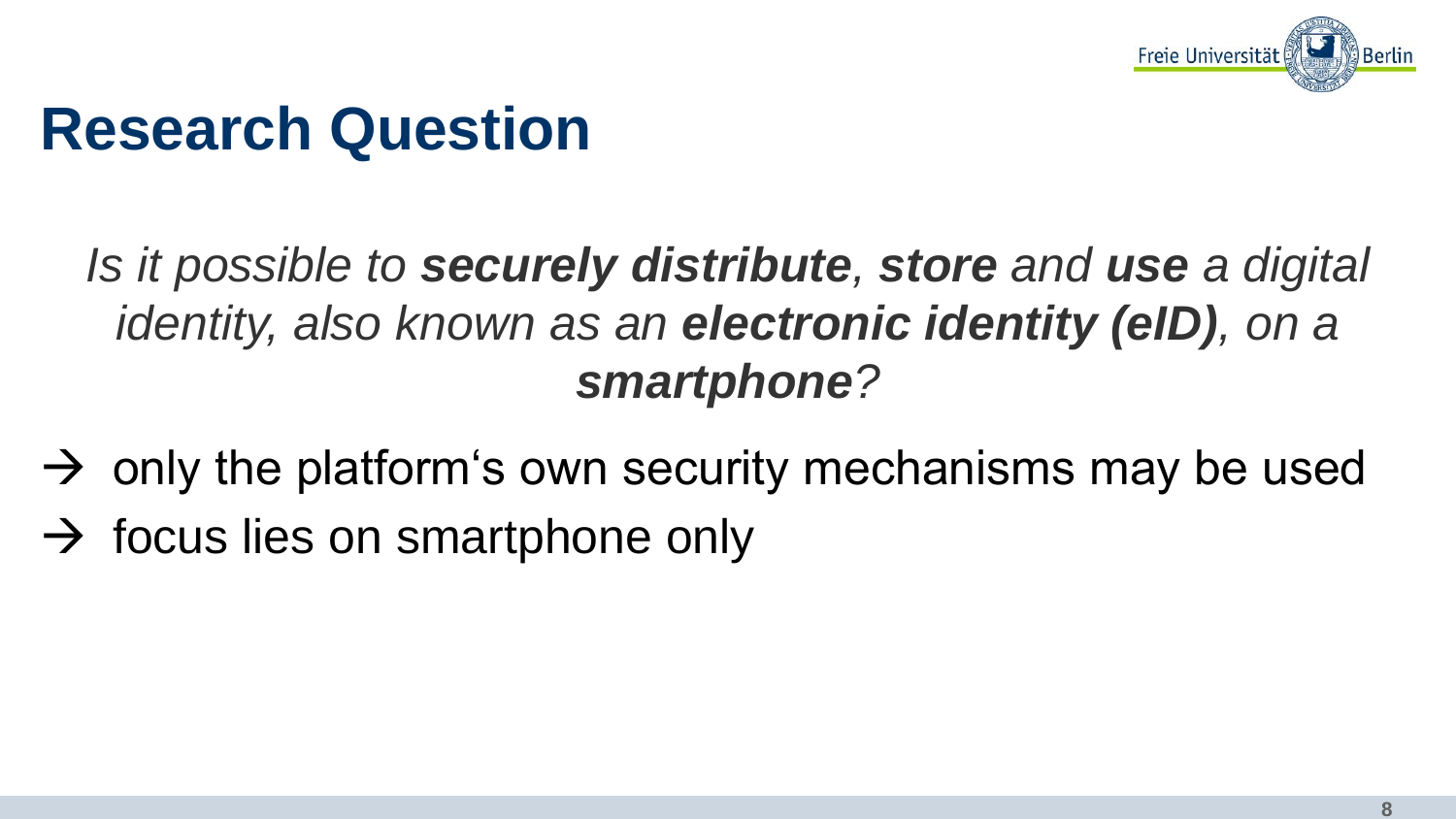

#### **Requirements**

#### **Verification of Authenticity**

**Non-cloneability & Non-extractability**

**Secure eID Process**



**Proof of Holdership**

**Data Minimization**

**Binding to Holder**

**Transaction Consent by Holder**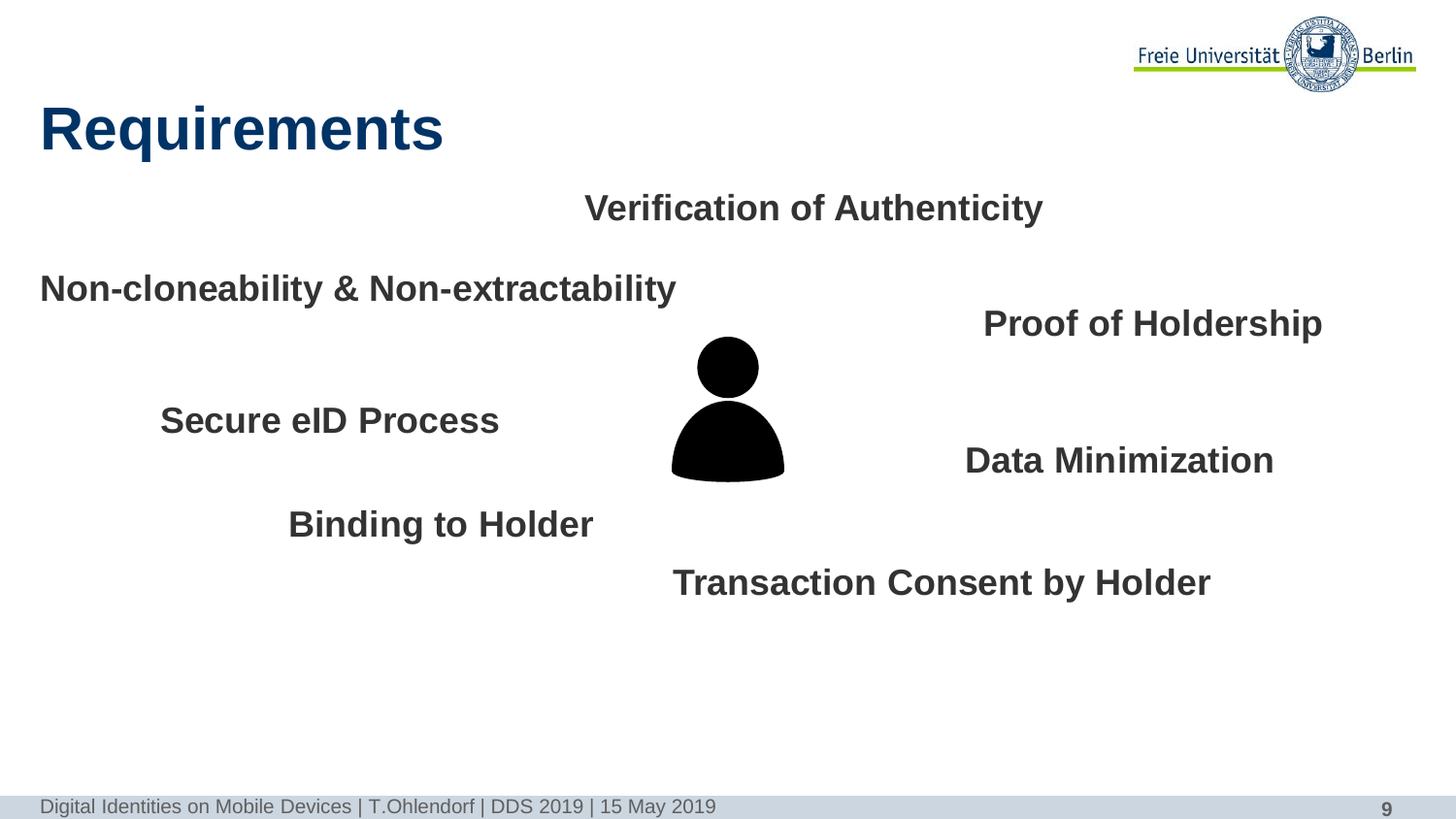

# **High Level Architecture**



| <b>ARC01</b> | <b>Verification of</b><br><b>Authenticity</b> |
|--------------|-----------------------------------------------|
| <b>ARC02</b> | <b>Proof of Holdership</b>                    |
| ARC03        | Non-cloneability & Non-<br>extractability     |
| <b>ARC04</b> | Secure eID Process                            |
| ARC05        | <b>Binding to Holder</b>                      |
| ARC06        | <b>Transaction Consent by</b><br>Holder       |
| <b>ARC07</b> | <b>Data Minimization</b>                      |
| ARC08        | <b>Platform Integrity</b>                     |
|              |                                               |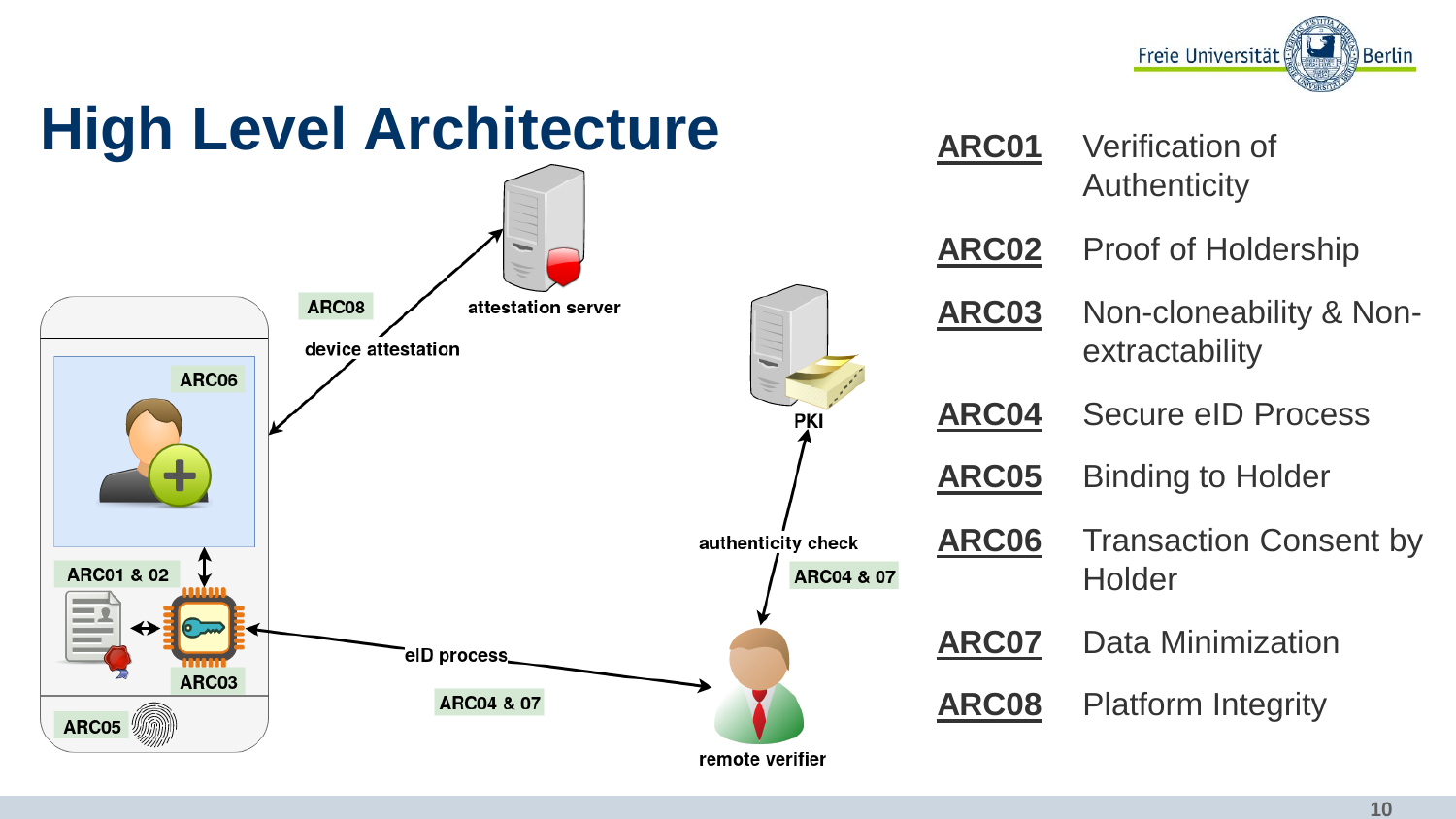

| $REQ \rightarrow ARC$                     | <b>Android</b>               | ios                  |
|-------------------------------------------|------------------------------|----------------------|
| <b>Verification of Authenticity</b>       | <b>PKI</b>                   | <b>PKI</b>           |
| <b>Proof of Holdership</b>                | <b>KeyStore</b>              | Keychain             |
| Non-cloneability & Non-<br>extractability | <b>TEE / SE via KeyStore</b> | (Secure Enclave)     |
| <b>Secure eID Process</b>                 | X                            | ×                    |
| <b>Binding to Holder</b>                  | <b>BiometricPromt</b>        | Touch ID / Face ID   |
| <b>Transaction Consent by</b><br>Holder   | (BiometricPromt)             | (Touch ID / Face ID) |
| <b>Data Minimization</b>                  | X.509v3 & Hashing            | X.509v3 & Hashing    |
| <b>Platform Integrity</b>                 | <b>SafetyNet</b>             |                      |

Digital Identities on Mobile Devices | T.Ohlendorf | DDS 2019 | 15 May 2019 **11**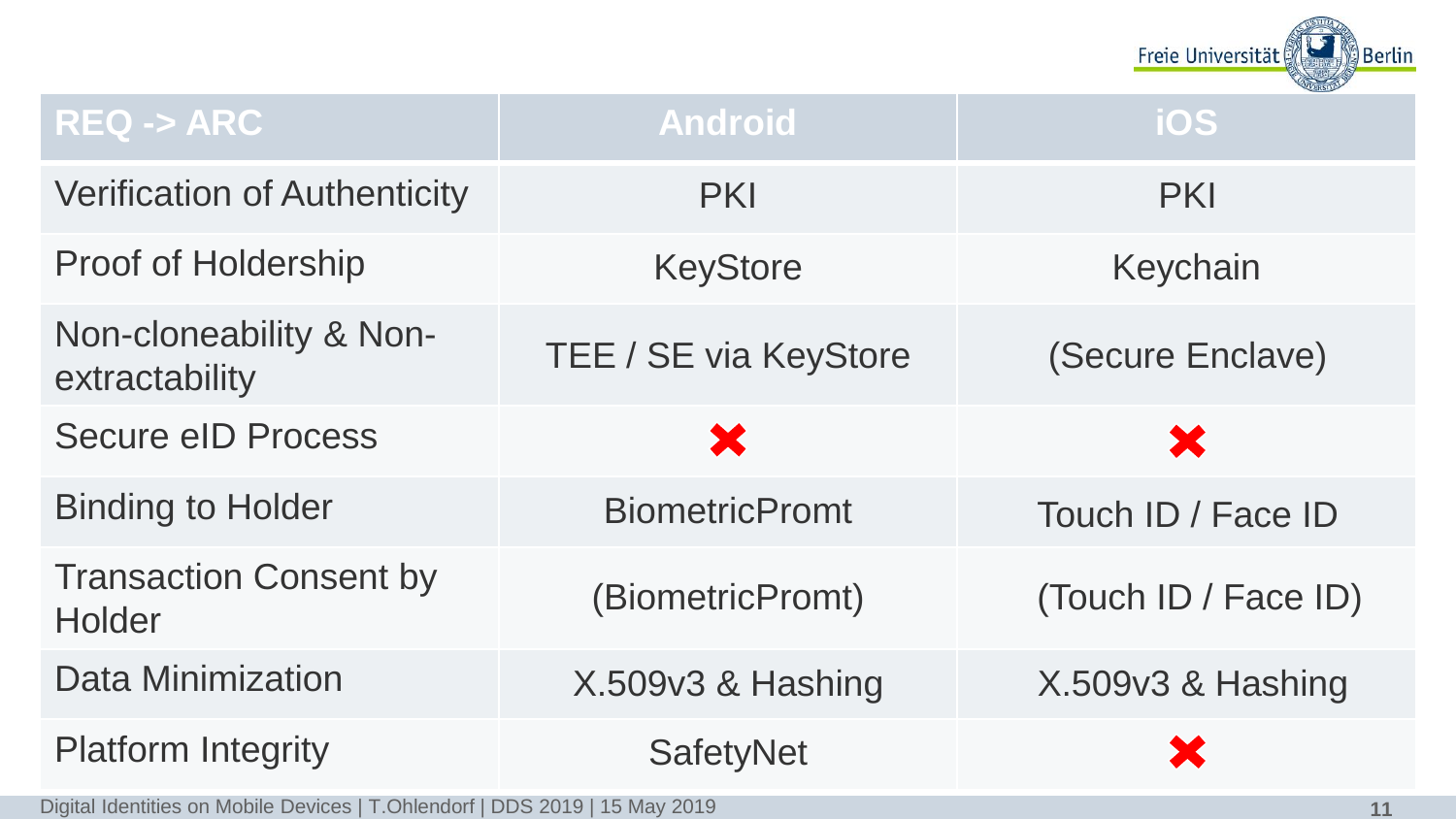

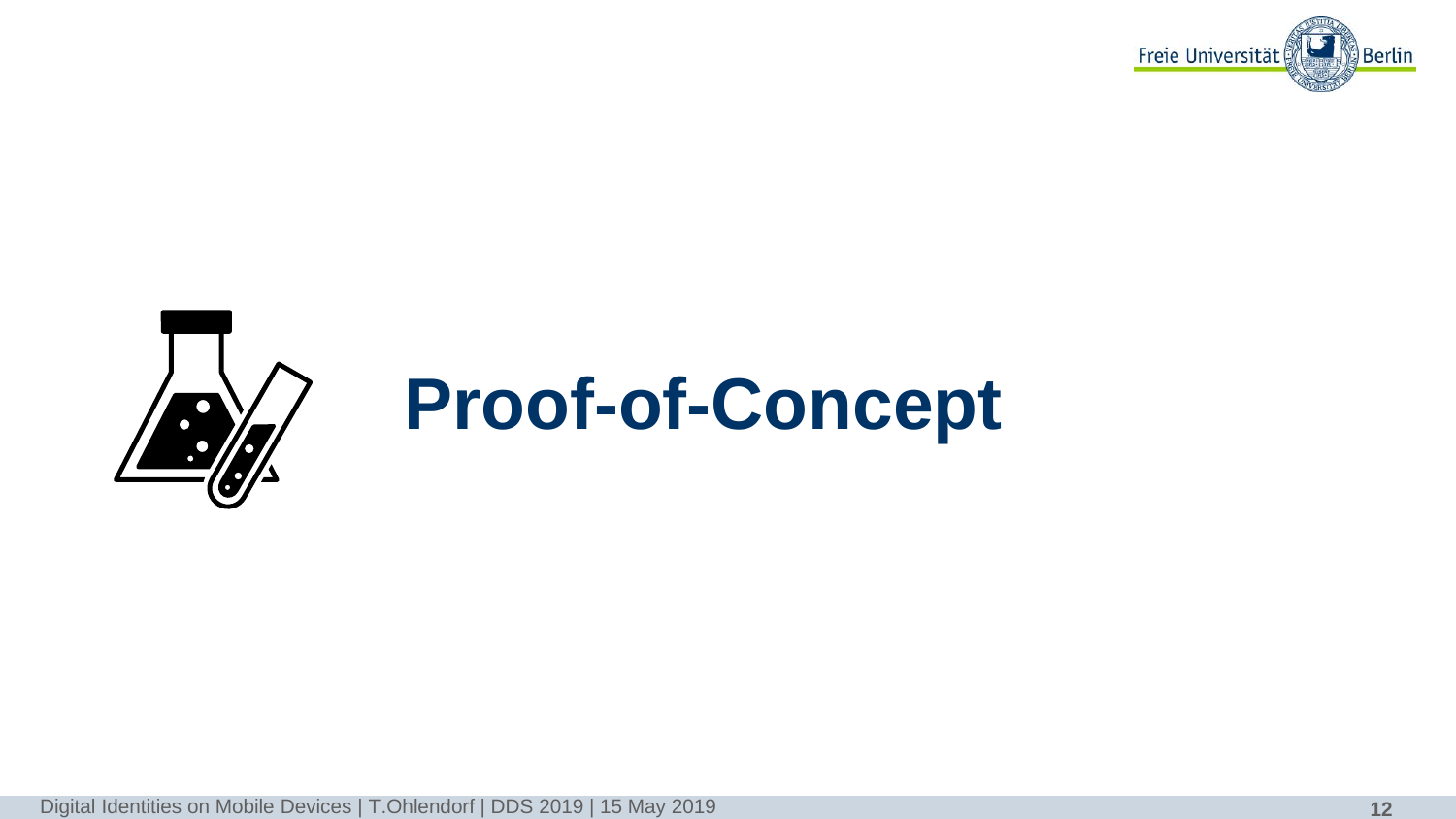

## **Erasmus Student eCard - Overview**



| $\equiv$ Student ID Card                                                   | $\sqrt{4}$ 12:30 |
|----------------------------------------------------------------------------|------------------|
| Campuscard Freie Universität                                               | Berlin           |
| Sofia Morena Suarez<br>Student ID Number 123456<br>Library Number UNI12345 |                  |
| StudIES+                                                                   |                  |
|                                                                            |                  |
|                                                                            |                  |

Mobile student card for various **online** and **offline** use cases:

- **secure**: usage of standardized and well established protocols and security mechanisms
- **privacy-friendly**: student's attributes are stored locally on the smartphone, student decides which attributes are shared with a remote party
- **easy integration**: use as a standalone app or as a module in an existing campus app, integrate third-party cards (e.g. ESNcard, ISIC)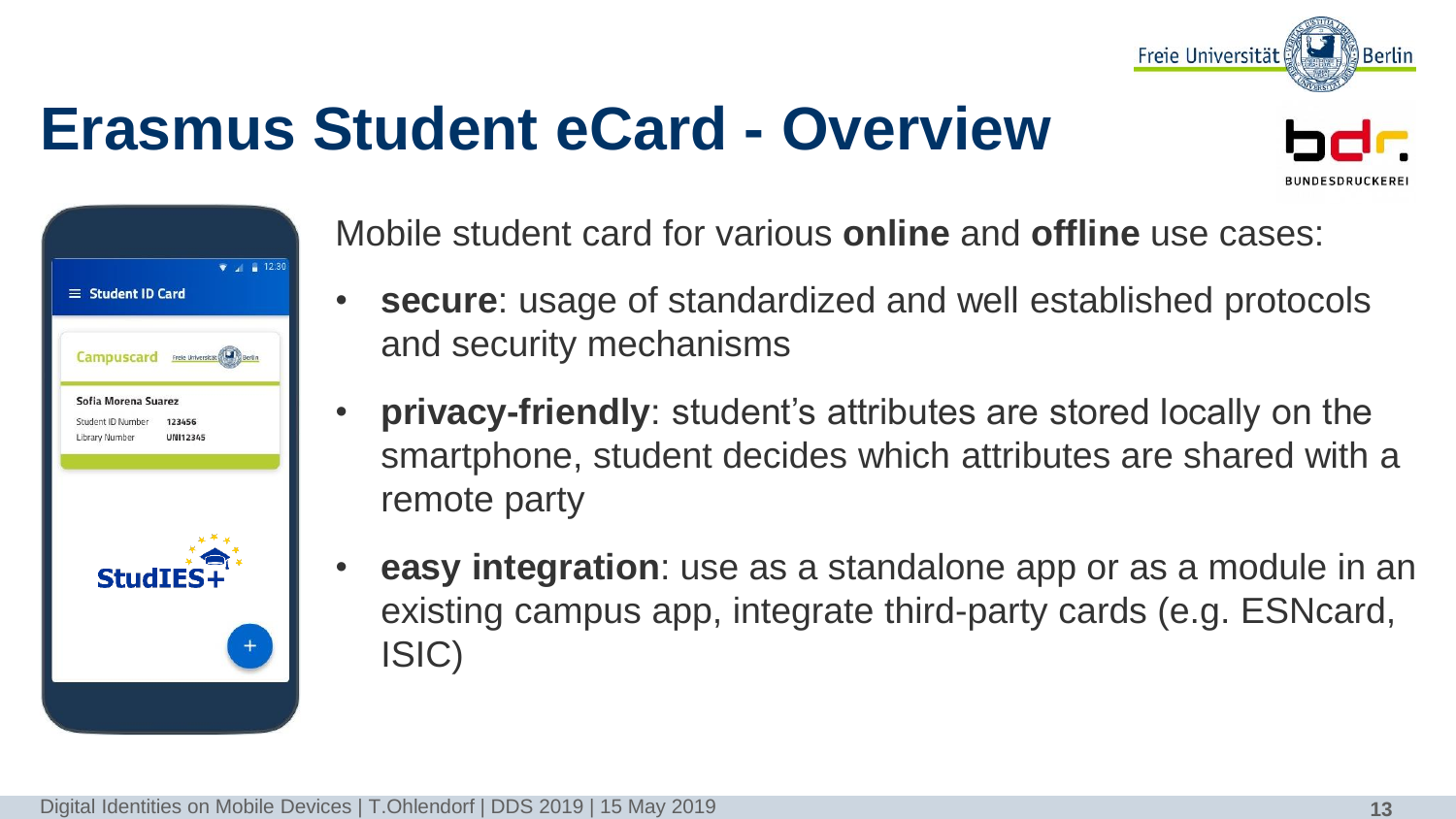

#### **Erasmus Student eCard - Architecture**



Digital Identities on Mobile Devices | T.Ohlendorf | DDS 2019 | 15 May 2019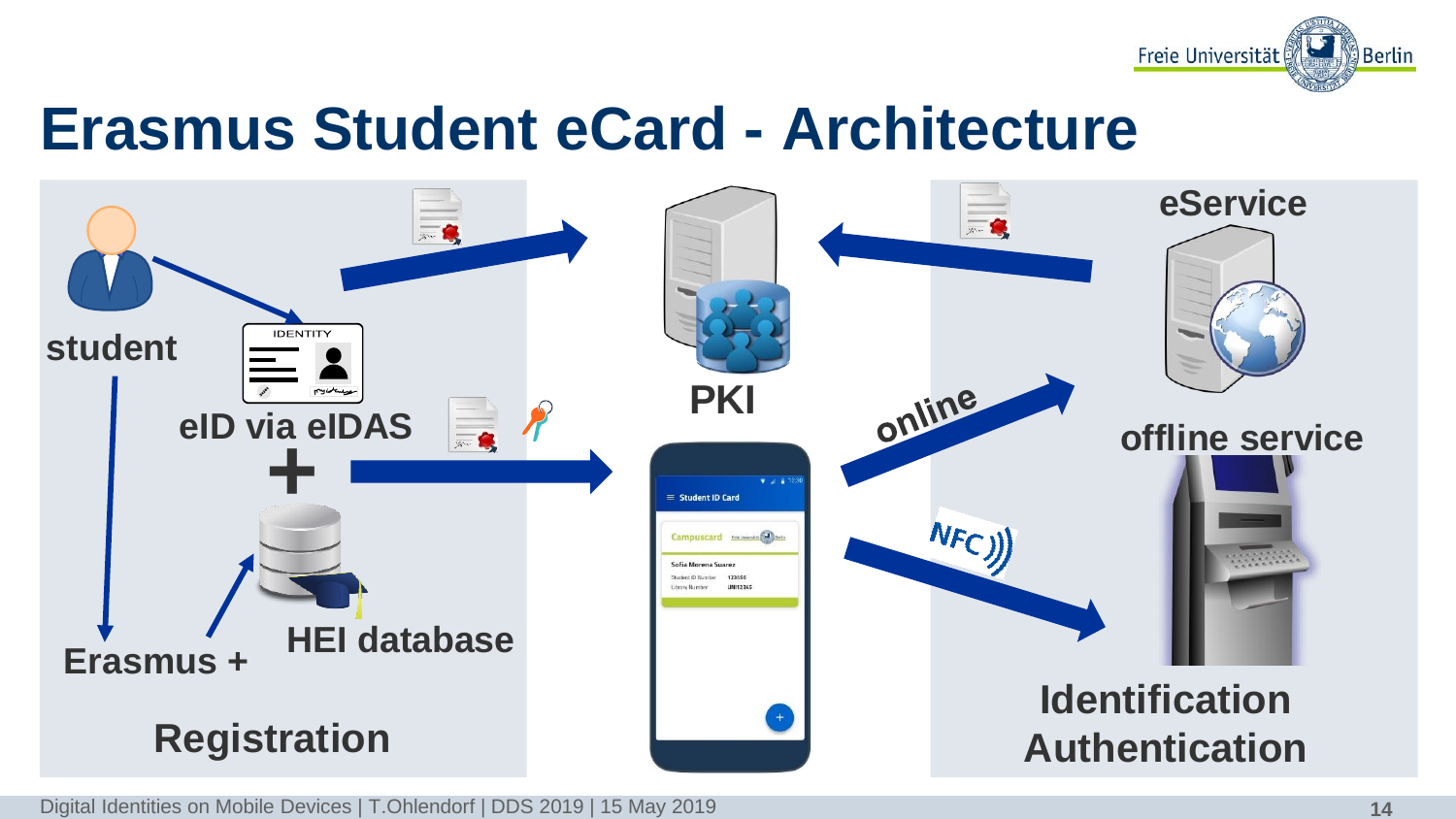

# **Short Summary**

- 1. What is a digital identity?
- 2. What are the problems and challenges?
- 3. Reference architecture (high level & platform specific)
- 4. Proof-of-Concept: Erasmus Student eCard